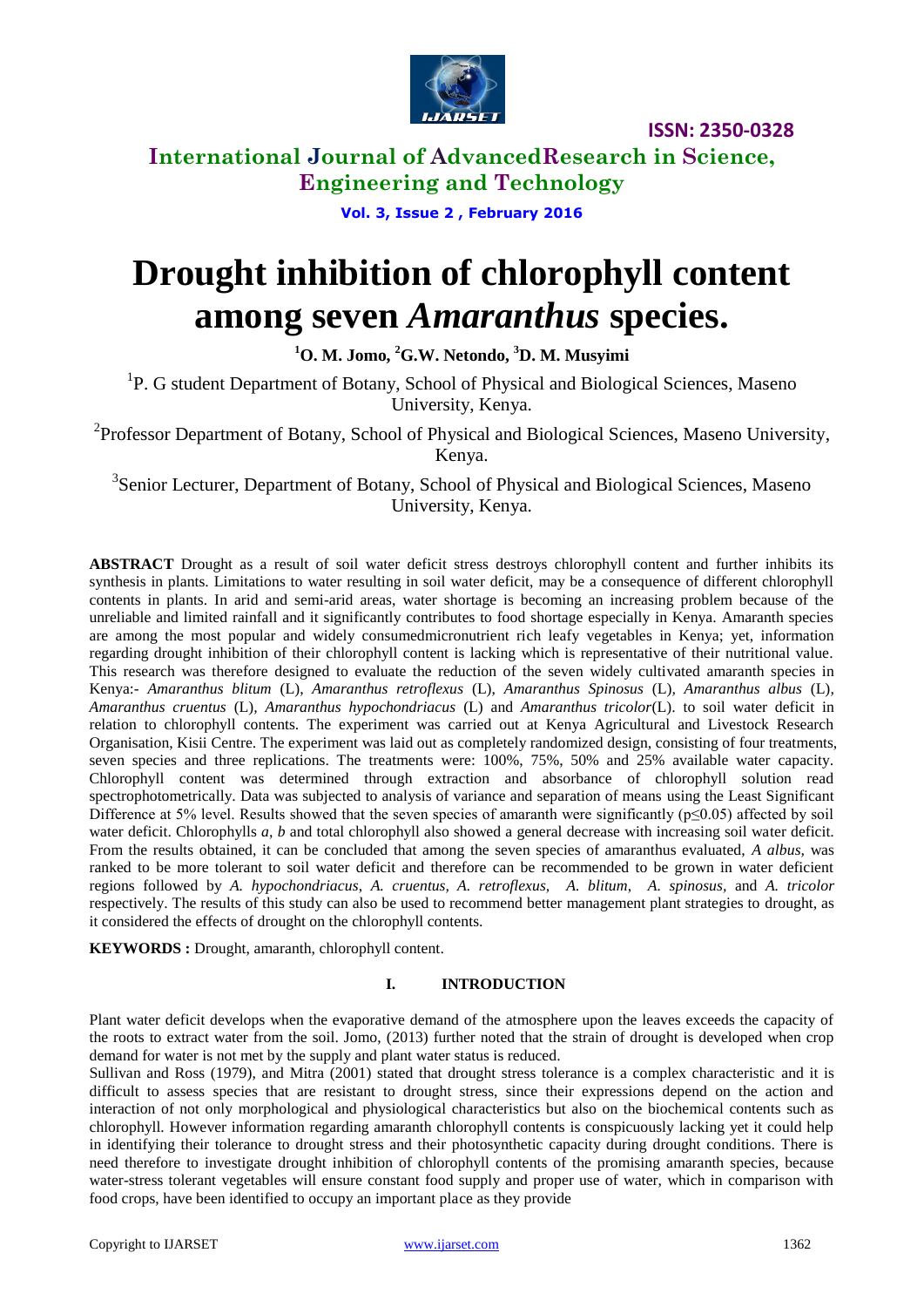

**International Journal of AdvancedResearch in Science, Engineering and Technology**

**Vol. 3, Issue 2 , February 2016**

adequate amounts of crude fiber, carotene, a precursor of vitamin A, vitamin C, riboflavin, folic acid and mineral salts like calcium, iron, phosphorous, among others (Schippers, 2000), all of which are elements of chlorophyll content.

Reports by Zanella*et al.* (2004) reported that in Jack bean plant, chlorophyll *a, b* and total chlorophyll contents reduced in some species while remaining unchanged in others during water deficit stress. It is not known whether such behaviour occurs among the seven amaranth species commonly cultivated and if it occurs, its implication is not clear because an increase in water deficit might not merely lead to plant tissue dehydration, but also to an increase in oxidative stress and subsequent deterioration in chloroplast structure hence an associated loss of chlorophyll an argument partially supported by Jafar *et al.* (2004).

### **A. Water deficit on chlorophyll content**

 According to Moaveni *et al.* (2011) water deficit conditions caused reductions in chlorophyll content in wheat varieties. Similar observations were also made by Alireza *et al.* (2011) in *Matricaria chamomilla* L. a medicinal plant. Studies by Randall *et al.* (1977) on the consequence of drought stress on the organization of chlorophyll into photosynthetic units and on the chlorophyll-protein composition of mesophyll and bundle sheath chloroplast of *Zea mays* found out that most of the chlorophyll lost in response to water deficit occurs in the mesophyll cells with a lesser amount being lost from the bundle sheath cells. All of the chlorophyll loss can be accounted for by reduction on the lamellar content of the light harvesting chlorophyll a/b protein (Randall *et al.*, 1977). Studies by Kura- Hotta *et al.*  (1987) on rice seedlings showed that chlorophyll content of leaves decreases during senescence suggesting that the loss of chlorophyll is a main cause of inactivation of photosynthesis. Potato leaves have also showed a significant decline in chlorophyll content with increasing water deficit (Nadler and Bruvia, 1998). Furthermore, water deficit induced reduction in chlorophyll content which has been ascribed to loss of chloroplast membrane, excessive swelling, distortion of the lamellae vesiculation and the appearance of lipid droplets (Kaiser *et al.,* 1981). According to Levitt (1980), chlorophyll content in plants often decreases with increased mesophyll resistance commonly observed in water deficient regions.

Chlorophylls *a* and *b* are prone to soil water deficit (Farooq *et al.,* 2009),while drought stress produces changes in the ratio of chlorophylls *a* and *b* (Anajum *et al.,* 2011). Manivannan *et al*. (2007) reported a large decline in the chlorophylls *a, b* and total chlorophyll content in different sunflower varieties caused by soil water deficit, on the other hand Shamshi (2010) while working on wheat cultivars reported that drought stress reduced concentrations of chlorophyll *b* more than chlorophyll *a*.

#### **II. MATERIALS AND METHODS**

#### **A. Study site**

The experiment was set up in a glasshouse at Kenya Agricultural and Livestock Research Organisation (KALRO), Kisii Centre. The research site was at an altitude of between 1570 and 2015m a.s.l. Geographically, the region falls

within the latitude range 0°, 30'S and 0°, 58 S and longitude 34°, 38' and 34° East. The soils are mainly loam soils classified as phaeozems, being well-drained, deep reddish brown clay with pH ranging between 4.6 and 5.4 (FAO/UNESCO, 1974). The mean annual day temperature was 20°C with the average maximum daily temperature not exceeding  $31^{\circ}$ C and the average minimum night temperature not dropping below  $15^{\circ}$ C.

### **B. Soil moisture content determination**

Soil moisture content was determined gravimetrically, whereby samples were scooped from the topsoil, 10 cm from the top using an auger, from each pot between 10.00 a.m and 11.00 a.m. During soil extraction care was taken to minimize root destruction. The scooped samples were immediately placed in polythene tubes (non-perforated) to avoid any moisture loss. The fresh weights  $(W_1)$  were taken using an electronic weighing balance. Samples were then dried in an oven for 48 hours at  $72^{\circ}$ C and the dry weight (W<sub>2</sub>) obtained. The measurements were done at every 13<sup>th</sup> day after initiation of treatments and the average values obtained. The percentage water content (W) was calculated according to Nguyen *et al*. (2013).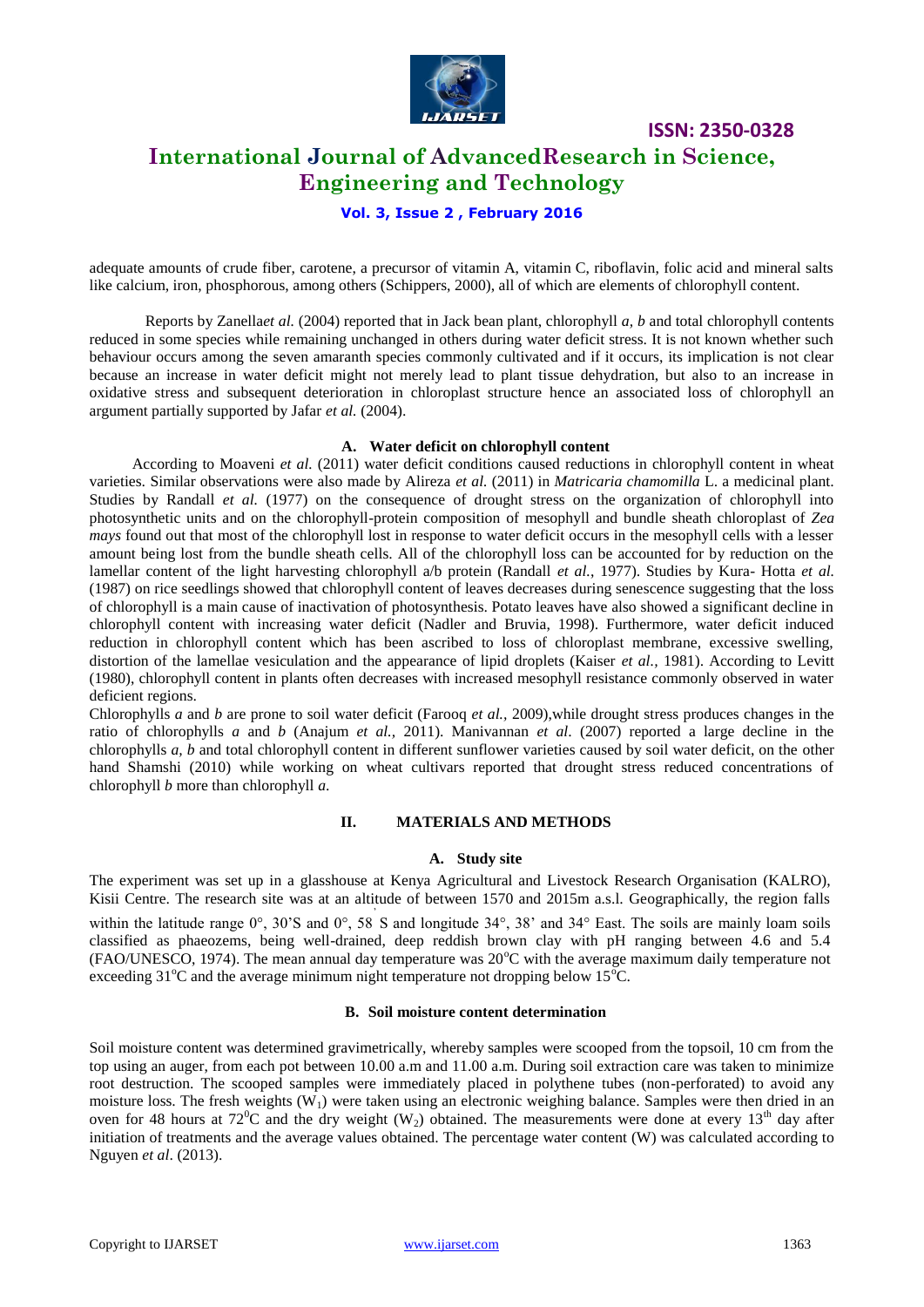

### **International Journal of AdvancedResearch in Science, Engineering and Technology**

**Vol. 3, Issue 2 , February 2016**

Where;

 $W1$  = fresh weight  $W2 =$  dry weight

 $W =$  percentage soil moisture content

The treatments were: 100% available water capacity (no water stress/control), 75% available water capacity (slight), 50% available water capacity (moderate) and 25% available water capacity (low), according to (Vanassche and Laker 1989 and Neluheni *et al.,*2007), where 25% was the lowest water level applied for plant survival.

The determination of field capacity was done gravimetrically. The upper limit of field capacity was determined by watering soil thoroughly to drainage and then allowed to drain for 24 - 48 hours then soil samples were collected at 10 cm. The scooped samples were immediately placed in polythene tubes (non-perforated) to avoid any moisture loss. The fresh weights  $(W_1)$  were taken using an electronic weighing balance. Samples were then dried in an oven for 48 hours at 72 $^{\circ}$ C and the dry weight (W1) obtained, and the percentage water content (W) was calculated as shown in equation (1). The lower limit for plant water extraction (permanent wilting point) was determined by growing plants to flowering without limiting water intake, after which water intake was limited by stopping irrigation until permanent wilting was achieved. The percentage water content by mass was calculated at the permanent wilting point. The levels of moisture deficit imposition for each treatment in terms of percentage were calculated according to Nguyen *et al*. (2013).

AWC=FC-WP..............................................................................................................................................eqn 2.

Where;

 $AWC = available water content$  $WP =$  wilting point  $FC = field capacity$ 

 $T1$  = treatments

Before initiating treatments plants were irrigated with normal tap water using a hand sprinkler to full saturation for two weeks in order to improve root development (Imana *et al.,* 2010). After which 500 ml of water was applied to each pot and this was able to wet the soil to full saturation.

### **C. Chlorophyll content determination**

Chlorophyll content was determined using methods of Arnon (1949) and Coombs *et al.* (1987) as described by Jomo (2014). The  $4<sup>th</sup>$  youngest fully expanded compound leaf was randomly sampled from all treatments. In the laboratory 0.5g of the fresh leaf tissue was measured and cut into small pieces into specimen bottle. 10ml of 80% acetone was added and the set up kept in the dark for 7 days for chlorophyll to be extracted by the acetone. 1ml of the filtered extract was diluted with 20ml of 80% acetone and absorbance of the chlorophyll solution measured using a spectrophotometer at 645 and 663 nm to determine the content of chlorophyll *a* and *b* and the total chlorophyll of the leaf tissue. The respective chlorophyll content in milligram of chlorophyll per gram of leaf collected was calculated using the formula of Arnon (1949) as follows,

mg *chl a* / g leaf tissue =12.7 (D663)-2.67 (D645) x V /1000xW

mg *Chl b* / g leaf tissue =22.9 (D645)-4.68 (D663) x V / 1000xW

mg *tChl* / g leaf tissue =20.2 (D645)+8.02 (D663) x V / 1000xW

Where; D= absorbance measured at wavelengths 645nm and 663nm.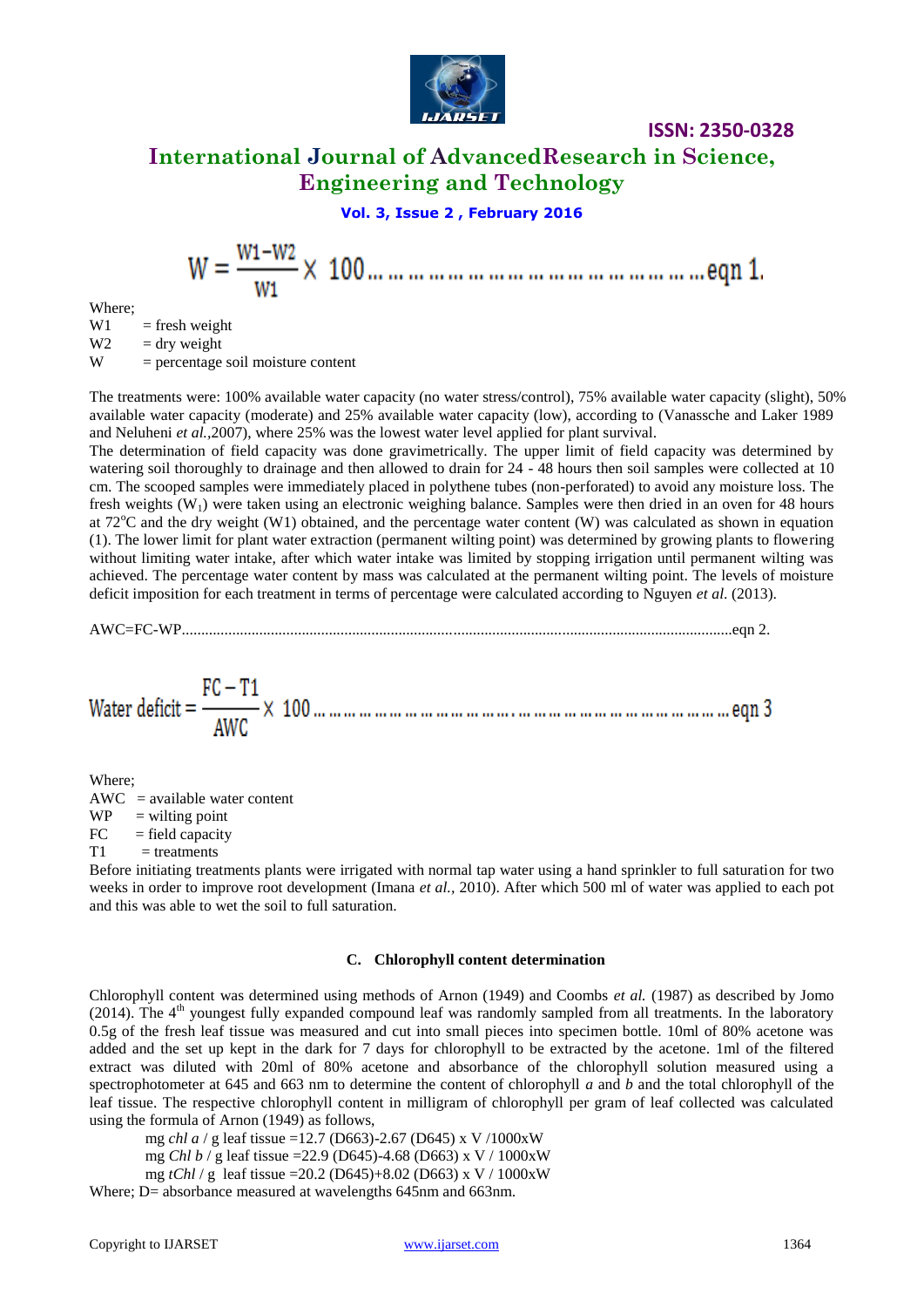

## **ISSN: 2350-0328 International Journal of AdvancedResearch in Science, Engineering and Technology**

### **Vol. 3, Issue 2 , February 2016**

 $V =$  volume (ml) of the acetone extract.

W = fresh weight  $(g)$  of leaf tissue from which the extract was made.

### **D. Statistical analysis of data**

Data were analyzed using the (SAS, 2003) statistical program. Differences between soil water deficit treatments as well as the amaranths species were tested by a two-way analysis of variance (ANOVA). Treatment means were separated using Fisher's protected t-test least significant difference (LSD) test at 5% significance level (Snedecor and Cochran, 1980).

### **III. RESULTS**

Soil water deficit generally reduced soil moisture content of all the amaranth species (Table 1). There was a significant difference in soil moisture content (p≤0.05) among all treatment means. *Amaranth blitum, A. retroflexus, A. cruentus*  and *A. tricolor* were not significantly different at ( $p \ge 0.05$ ) in their overall means, while

*A. spinosus, A. albus* and *A. hypochondriacus* were significantly different at (p≤0.05) in their overall means. The highest soil moisture content was observed in 100%, followed by 75%, 50% and 25% (Table 4.8). *A. albus*, had the highest soil moisture content followed by *A.hypochondriacus*, *A.cruentus*. *A. retroflexus*, *A. blitum*, *A. spinosus* and *A.tricolor* respectively. There was a significant interaction between soil water deficit treatments and amaranth species (P=0.001). The reduction in soil moisture content at 25% soil water deficit was 44% of the control treatment for *Amaranthus blitum,* 44% for *A. retroflexusus*, 44% for *A. spinosus*, 43% for *A. tricolor*, 42% for *A. albus*, 42% for *A. cruentus* and 42% for *A. hypochondriacus.*

Table 1: Soil moisture content for seven Amaranthus (*spp*) grown under four levels of water application; 100% available water capacity (no water stress), 75% available water capacity (slight), 50% available water capacity (moderate) and 25% available water capacity (low).

| Amaranthus $(spp)$                      | Soil moisture content by weight (%) under four soil water deficit |                    |                    |                    |                           |                     |
|-----------------------------------------|-------------------------------------------------------------------|--------------------|--------------------|--------------------|---------------------------|---------------------|
|                                         | treatments                                                        |                    |                    |                    |                           |                     |
|                                         | 100 $\%$                                                          | 75%                | $50 \%$            | $25 \%$            | <b>Overall species</b>    | <b>Species rank</b> |
|                                         | (Control)                                                         |                    |                    |                    | mean                      |                     |
| A. blitum                               | $29.36 \pm 0.09a$                                                 | $22.85 \pm 0.54$ h | $18.36 \pm 0.89$ c | $12.97 \pm 1.34$ d | $20.9 \pm 0.745$ cb       | 5                   |
| A. retroflexus                          | $29.32 \pm 0.13a$                                                 | $23.22 \pm 0.54b$  | $18.13 \pm 0.94c$  | $12.76 \pm 1.29$ d | $20.9 \pm 0.754$ cb       | 4                   |
| A. spinosus                             | $29.99 \pm 0.21a$                                                 | $23.85 \pm 0.53b$  | $18.35 \pm 1.02c$  | $13.07 \pm 1.40$ d | $21.3 \pm 0.786a$         | 6                   |
| A. albus                                | $30.35 \pm 0.23$ a                                                | $23.21 \pm 0.56$ b | $17.71 \pm 0.93$ c | $12.84 \pm 1.35$ d | $21.0 \pm 0.794$ <b>b</b> |                     |
| A. cruentus                             | $30.00 \pm 0.20$ a                                                | $22.77 \pm 0.54$ b | $18.01 \pm 0.89c$  | $12.45 \pm 1.37$ d | $20.8 \pm 0.785$ cb       | 3                   |
| A. hypochondriacus                      | $29.58 \pm 0.19$ a                                                | $23.02 \pm 0.61$ b | $18.01 \pm 0.97$ c | 12.49 $\pm$ 1.32 d | $20.8 \pm 0.779c$         | $\overline{c}$      |
| A. tricolor                             | $29.55 \pm 0.18$ a                                                | $22.99 \pm 0.56$ b | $17.86 \pm 0.95$ c | $12.83 \pm 1.34$ d | $20.8 \pm 0.767$ cb       | 7                   |
| <b>Overall treatments</b>               | $29.7 \pm 0.07a$                                                  | $23.1 \pm 0.21 b$  | $18.1 \pm 0.35c$   | $12.8 \pm 0.50$ d  |                           |                     |
| mean                                    |                                                                   |                    |                    |                    |                           |                     |
| CV (%) 3.779491                         |                                                                   |                    |                    |                    |                           |                     |
| LSD (P = 0.05) Species (S) $0.2244$     |                                                                   |                    |                    |                    |                           |                     |
| LSD (P = 0.05) water level (T) $0.1696$ |                                                                   |                    |                    |                    |                           |                     |

**KEY**.

**CV** Coefficient of Variation

**LSD** Least Significant Difference

Values represent means of three replicates  $\pm$  SE, in a 96 days period. Means with the same letter are not significantly different between the columns and the rows.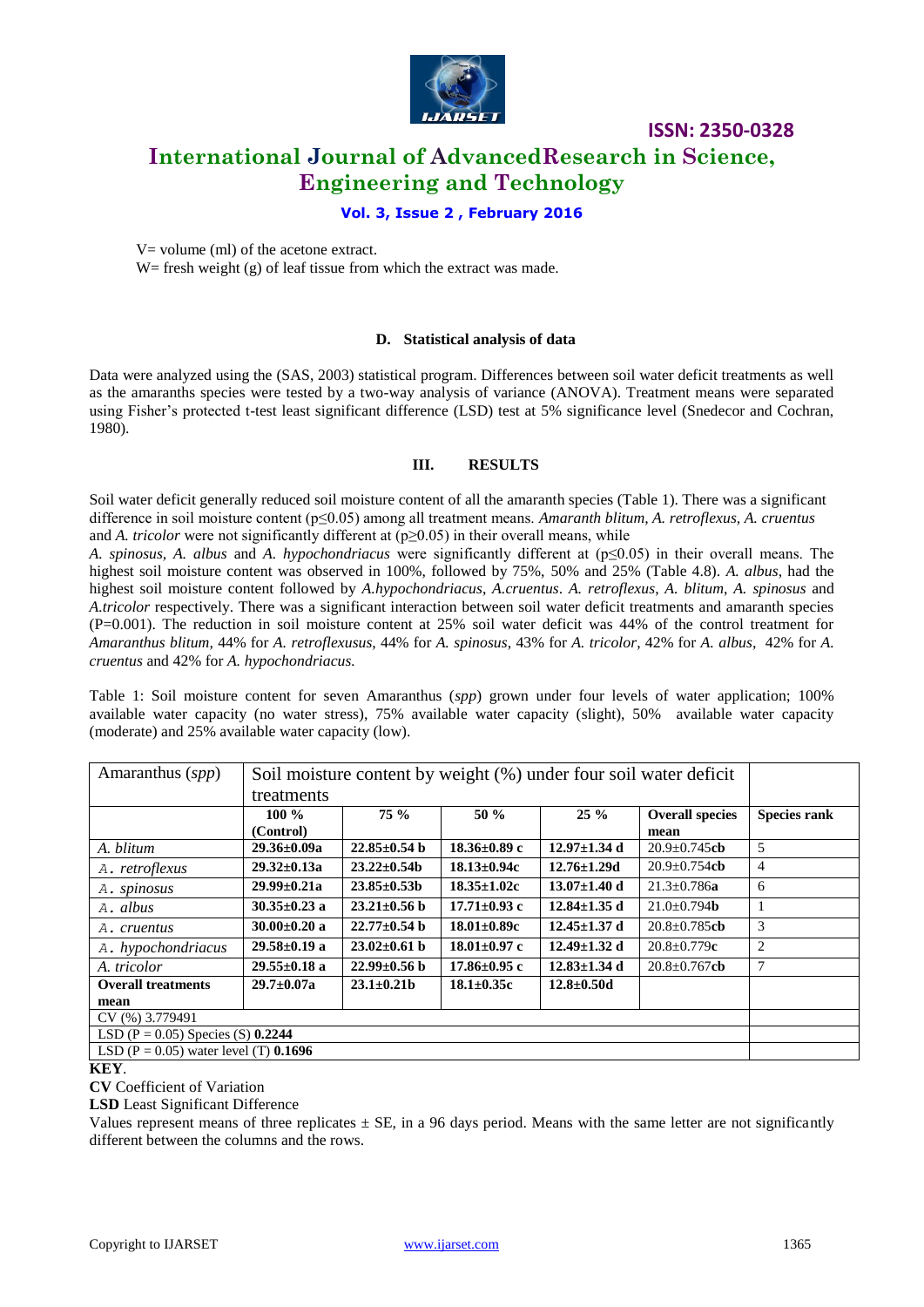

# **ISSN: 2350-0328 International Journal of AdvancedResearch in Science, Engineering and Technology**

**Vol. 3, Issue 2 , February 2016**

### **A. Chlorophyll** *a*

Soil water deficit generally reduced chlorophyll *a* of all the amaranth species (Figure 1). There was a significant difference in chlorophyll *a* (p≤0.05) among all soil water deficit treatments and among amaranth species means. The highest reduction in chlorophyll *a* was in 25%, followed by 50%, 75% and 100% respectively for the seven species. *A*. *albus*, had the highest chlorophyll *a* followed by *A.hypochondriacus*, *A.cruentus*. *A. retroflexus*, *A. blitum*, *A. spinosus* and *A.tricolor* respectively. There was no significant interaction between soil water deficit treatments and amaranth species (P= 1.000). The reduction in chlorophyll *a* at 25% soil water deficit was 51% of the control treatment for *Amaranthus blitum,* 52% for *A. retroflexusus*, 50% for *A. spinosus*, 55% for *A. albus*, 53% for *A. cruentus*, 54% for *A. hypochondriacus* and 49% for *A. tricolor.*



Fig: 1 The mean chlorophyll *a* content of the seven amaranth species namely; S1 *A. blitum*, S2 *A. retroflexus,* S3 *A. spinosus*, S4 *A. albus*, S5 *A. cruentus*, S6 *A. hypochonriacus* S7 *A. tricolor,* grown under four soil water deficit treatments.Means with the same letter are not significantly different.

#### **B.Chlorophyll** *b*

Soil water deficit generally reduced chlorophyll *b* of all the amaranth species (Figure 2). There was a significant difference in chlorophyll *b* (p≤0.05) among all soil water deficit treatments and among amaranth species means. The highest reduction in chlorophyll *b* was in 25%, followed by 50%, 75% and 100% respectively for the seven species. *A*. *albus*, had the highest chlorophyll *b* followed by *A.hypochondriacus*, *A.cruentus*. *A. retroflexus*, *A. blitum*, *A. spinosus* and *A.tricolor* respectively. There was no significant interaction between soil water deficit treatments and amaranth species (P=  $0.9965$ ). The reduction in chlorophyll *b* at 25% soil water deficit was 59% of the control treatment for *Amaranthus blitum,* 63% for *A. retroflexusus*, 58% for *A. spinosus*, 63% for *A. albus*, 62% for *A. cruentus*, 63% for *A. hypochondriacus* and 55% for *A. tricolor.*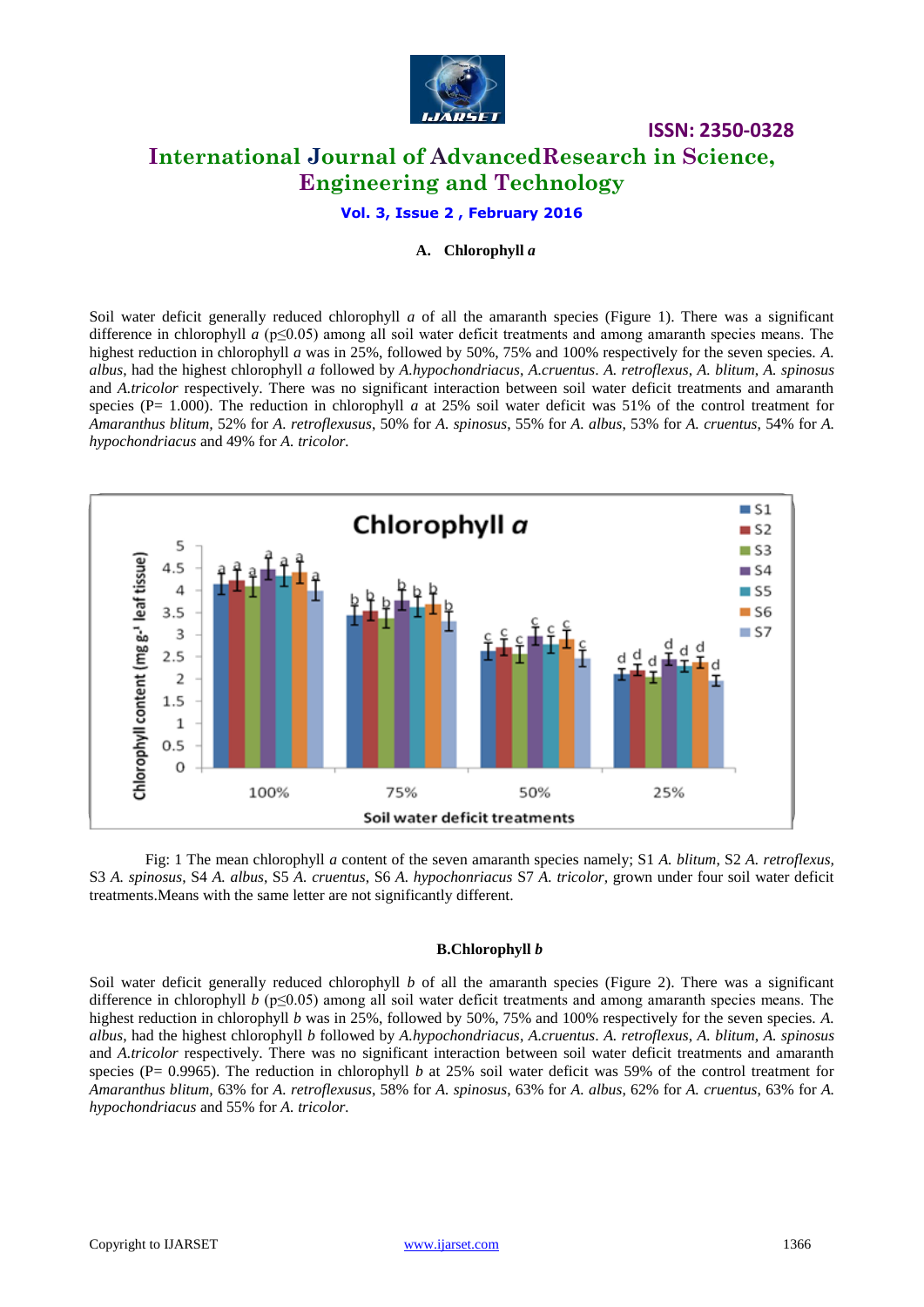

# **International Journal of AdvancedResearch in Science, Engineering and Technology**





Fig: 2 The mean chlorophyll *b* content of the seven amaranth species namely; S1 *A. blitum*, S2 *A. retroflexus,* S3 *A. spinosus*, S4 *A. albus*, S5 *A. cruentus*, S6 *A. hypochonriacus* S7 *A. tricolor,* grown under four soil water deficit treatments.Means with the same letter are not significantly different.

### **C.Total chlorophyll content**

Soil water deficit generally reduced total chlorophyll content of all the amaranth species (Figure 3). There was a significant difference in total chlorophyll (p≤0.05) among all soil water deficit treatments and among amaranth species means. The highest reduction in total chlorophyll content was in 25%, followed by 50%, 75% and 100% respectively for the seven species. *A. albus*, had the highest total chlorophyllfollowed by *A.hypochondriacus*, *A.cruentus*. *A. retroflexus*, *A. blitum*, *A. spinosus* and *A.tricolor* respectively. There was no significant interaction between soil water deficit treatments and amaranth species ( $P= 0.9998$ ). The reduction in total chlorophyll content at 25% soil water deficit was 55% of the control treatment for *Amaranthus blitum,* 55% for *A. retroflexusus*, 53% for *A. spinosus*, 58% for *A. albus*, 56% for *A. cruentus*, 58% for *A. hypochondriacus* and 53% for *A. tricolor.*

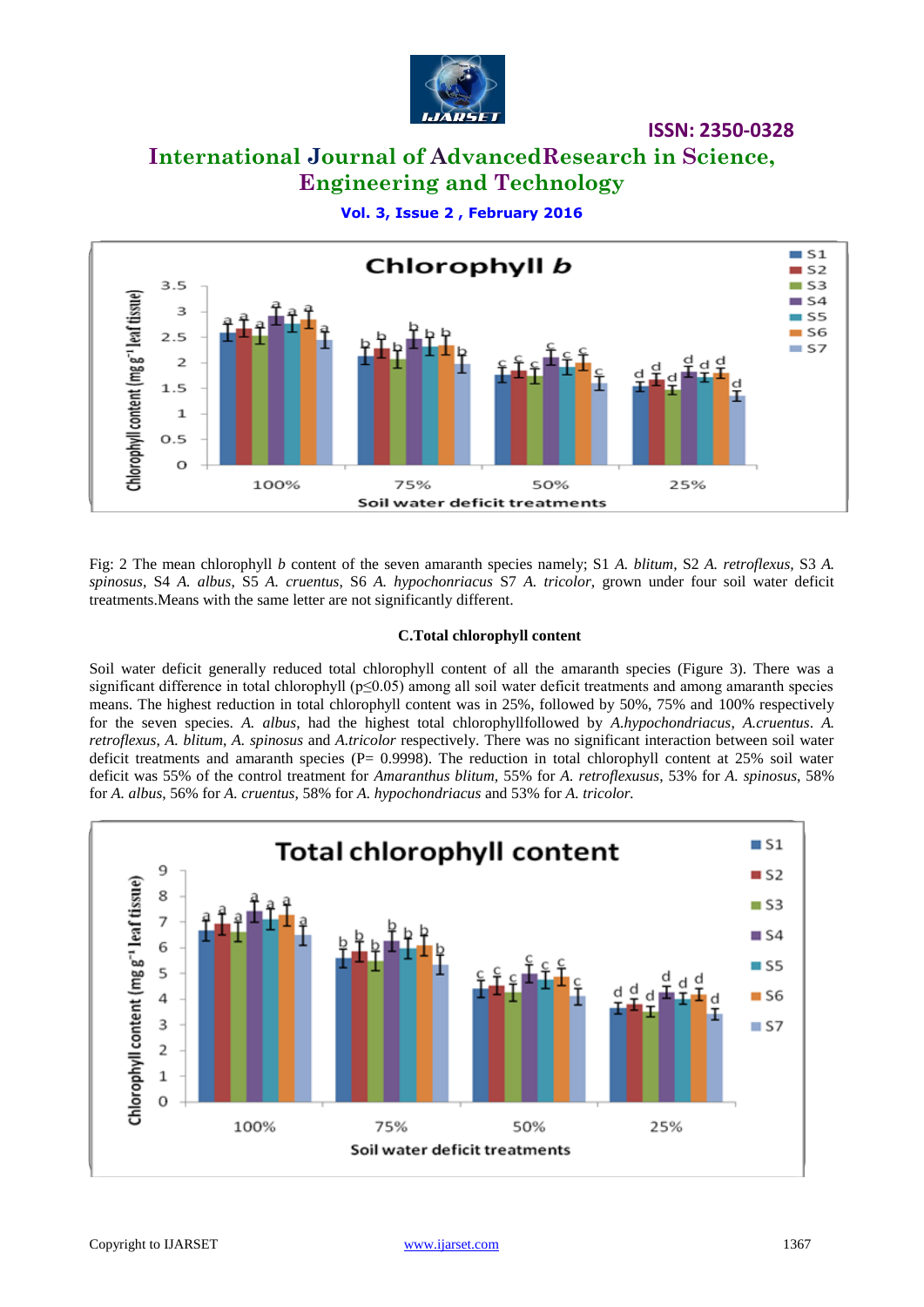

### **International Journal of AdvancedResearch in Science, Engineering and Technology**

### **Vol. 3, Issue 2 , February 2016**

Fig: 3 The mean total chlorophyll content of the seven amaranth species namely; S1 *A. blitum*, S2 *A. retroflexus,* S3 *A. spinosus*, S4 *A. albus*, S5 *A. cruentus*, S6 *A. hypochonriacus* S7 *A. tricolor,* grown under four soil water deficit treatments.Means with the same letter are not significantly different.

### **IV. DISCUSSION**

#### **A. Soil moisture content**

Soil moisture content in amaranth decreased with decreasing soil water deficit (table 1). This is in agreement with results of Martim *et al.* (2009), on grapevine and Zhao *et al.,* (2010) on *Betula Platyphylla* seedling plant. However soil moisture content was not significantly different in *A. blitum, A. retroflexus, A. cruentus,* and *A.tricolor,* species possibly because plants were adapting to their water deficit environment and an indication that when water was not limiting the species of amaranth might have had the same water absorption, utilization and water loss in sustaining their physiological processes. Whereas according to Thobile*,* (2010) moisture requirements for plants differ with the species, stage of development and plant age, further losses of moisture from the soil may be attributed to surface evaporation, transpiration through the leaves and water absorbed by the roots (Luvaha *et al.*, 2008). The significant differences in soil moisture contents imply variations as a result of metabolism among the amaranth species.

### **B. Chlorophyll content**

Water deficit caused a general reduction in chlorophyll *a*,*b*and total chlorophyll content in all species as observed in Figures (1, 2 and 3) respectively. This could be alluded to an increased water deficit stress inhibiting chlorophyll synthesis which is said to occur at four consecutive stages: (I) the formation of 5-aminole-vuliniuc acid (ALA); (II) ALA condensation into porphobilinogen and primary tetrapyrrol, which is transformed into protochlorophyllide; (III) light-dependent conversion of protochlorophyllide into chlorophyllide; and (IV) synthesis of chlorophylls *a* and *b* along with their inclusion into developing pigment–protein complexes of the photosynthetic apparatus (Liu*et al*., 2004). The general reduction in chlorophyll contents among the seven amaranth species was similar to results observed by Anajum *et al.* (2011) and by Kuroda *et al.* (1990) in barley.

Nikolaev *et al.* (2010), observed a decline in chlorophyll content from 15% to 13% in water stressed wheat as compared with well watered plants in three varieties of wheat. Chlorophyll content is one of the indices of photosynthetic activity (Bojovic and Stojanovic, 2005), and according to Montagu and Woo (1999), water deficit can destroy chlorophyll and inhibit its synthesis. Extreme water deficit (25%) lead to dehydration of the plant tissue resulting in an increase in oxidative stress, causing deterioration in chloroplast structure and an associated loss of chlorophyll, hence a decrease in the photosynthetic activity (Jafar *et al.,* 2004). The losses in chloroplast activity, possibly due to leaves dehydration may include a decrease in the electron transport rate and photophosphorylation and this might be associated with changes in conformation of the thylakoids and of the coupling factor (ATP-synthetas- a sub unit of the thylakoids) and decreased substrate binding by coupling factor (Vieira and Necchi 2006). Dehydration of leaves could be as a result of chlorophyll pigments not being resistant to stress, hence the reduction in chlorophyll *a*  wasless as compared to chlorophyll *b*in all species, possibly due to the inhibition of biosynthesis of precursors of chlorophyll under soil water deficit as also reported by Moaveni *et al.* (2011). While the reduction in chlorophyll *b*was higher than in chlorophyll *a* in all species, probably due to increased protein synthesis, and increased nitrogen metabolism (Singh*et al.,* 2008). The significant decrease in total chlorophyll content under soil water deficit might be attributed to the increased degradation of chlorophyll pigments due to stress induced metabolic imbalance (Steinke and Stier, 2003). According to Chen *et al.* (2007), in wheat and maize varieties, tolerant varieties have higher chlorophyll contents and among the seven species, *Amaranthus albus*, had the highest chlorophyll content followed by *Amaranthushypochondriacus*, *AmaranthuscruentusAmaranthus retroflexus*, *Amaranthusblitum*, *Amaranthus spinosus* and *Amaranthustricolor* respectively and this further implied that the production of reactive oxygen species was mainly driven by excess energy absorption bychlorophyll content, which could have been avoided by degrading the absorbing pigments (Farididdin *et al.,* 2009).According to Colom and Vazzana, (2003) water deficit causes large reductions in chlorophyll and carotenoid content, which directly affects photosynthesis due to poor light absorption and conversion into useful energy. Kirnak *et al.* (2001) found that water deficit resulted in significant decrease in chlorophyll content, among other parameters for plant growth under high water stress, which resulted in less fruit yield and quality. Steinberg *et al.* (1990) reported a reduction of chlorophyll concentration in peach trees subjected to different levels of water stress, and was in agreement with the results of this study, that showed water deficit in the pot grown indigenous vegetables produced a reduction in total chlorophyll content subjected to different levels of water deficit. The reduction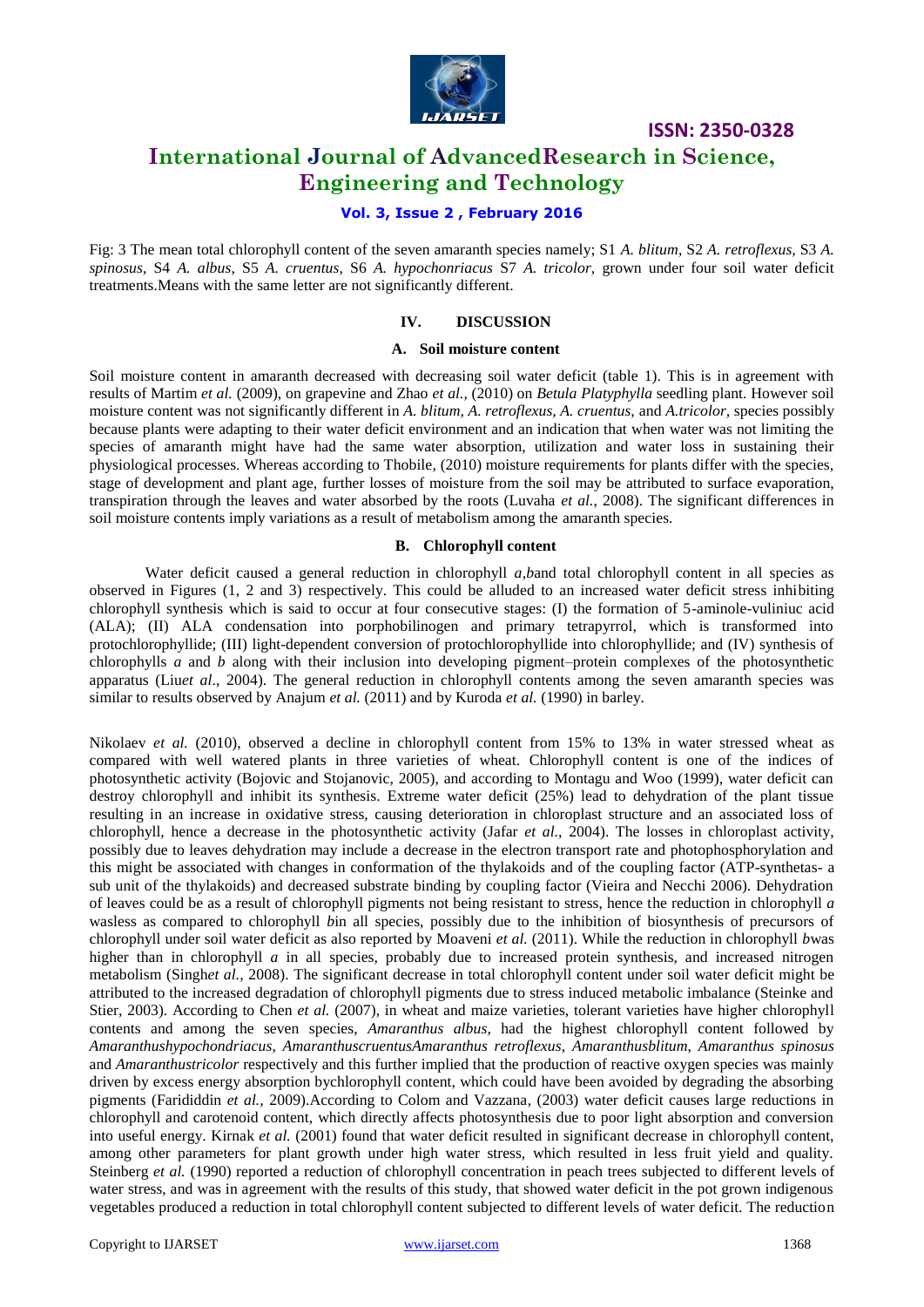

### **International Journal of AdvancedResearch in Science, Engineering and Technology**

### **Vol. 3, Issue 2 , February 2016**

in chlorophyll content in this study, might have been exacerbated by excess light which caused greater degradation, whereas a reduction in light harvesting, chlorophyll proteins (LHCPs) content could have been an adaptive defence mechanism of the chloroplast (Singh*et al.,* 2008) to drought. On the other hand, a possible reduction instomatal conductance leading to a decrease in carbon assimilation might have contributed to a decreased photosynthetic rate, as a result of the inhibitory effect of decreased water content on leaf development (Fariduddin *et al.,* 2009; Vurayai *et al.,* 2011).

### **V.CONCLUSION**

Chlorophyll *a* and chlorophyll *b* decreased significantly with increase in water deficit, possibly due to increased protein synthesis, and increased nitrogen metabolism. There was also a significant difference in total chlorophyll concentration with increase in water deficit and this could be attributed to an increase in oxidative stress and subsequent deterioration in chloroplast structure and an associated loss of chlorophyll. Chlorophyll *b* concentration was more reduced than chlorophyll *a* in all the soil water deficit treatments, implying that chlorophyll *a* is more drought tolerant than *b*. A*maranthus albus* having maintained higher chlorophyll *a, b* and total chlorophyll contents in all soil water deficit treatments makes it the most tolerant species followed by *Amaranthushypochondriacus*, *Amaranthuscruentus,Amaranthus retroflexus*, *Amaranthusblitum*, *Amaranthusspinosus* and *Amaranthustricolor*  respectively.

### **VI. AUTHOR'S BIOGRAPHY**



**Oscar Mbera Jomo o.jomo@yahoo.com Oscar Mbera Jomo is a Phd candidate of Plant Ecology in the department of Botany, Maseno University, Kenya. He is a holder of B.Ed Science with IT, and MSC (Plant Ecology) from the same university. His research interests are in Environmental stresses, plant ecophysiology and soil science.**



# **DDavid Musyimi Mutisya**

**davidmusyimi2002@yahoo.com**

**r. D.M.Musyimi is a senior lecturer in the department of Botany, Maseno University, Kenya. He is a holder of BSc., MSc. and PhD in botany from Maseno University, Kenya. He lectures courses in environmental sciences, environmental microbiology, soil microbiology,biological control,plant pathology, agroforestry plant ecology and Plant ecophysiology.He has over fifteen years teaching experience at the university level. His research interests are in the** 

**areas of plant and microbes adaptations to environmental stresses, renewable energy and climate change mitigation.** 

### **VII. ACKNOWLEDGEMENTS**

The authors wish to thank Kenya Agricultural and Livestock Research Organisation, Kisii Centre and Maseno University for creating an enabling environment for this research work.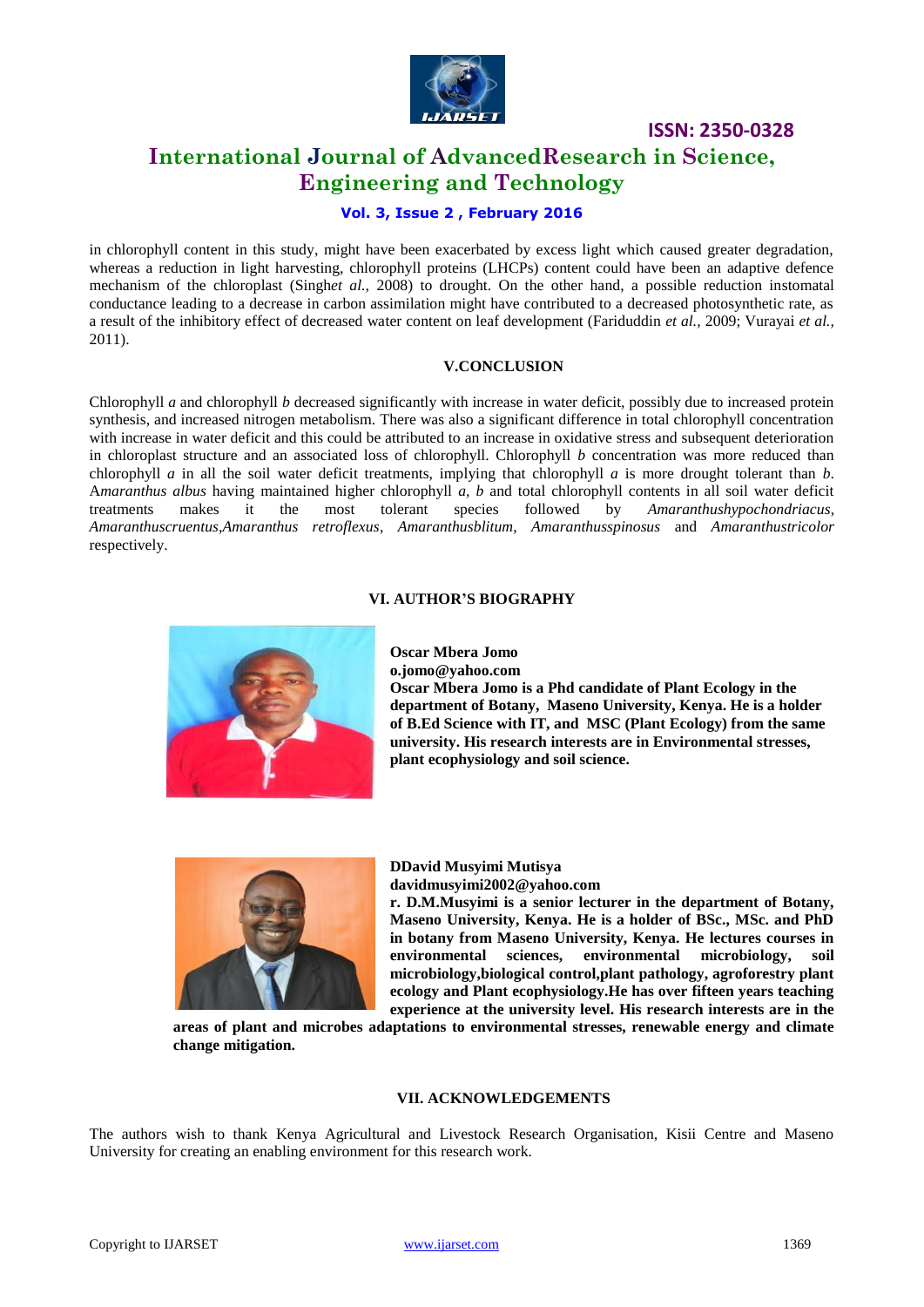

### **International Journal of AdvancedResearch in Science, Engineering and Technology**

### **Vol. 3, Issue 2 , February 2016**

### **REFERENCES**

[1] Alireza, P., Mohammad, R.S., Saeed, Z.S., Seyed, A.M., Reza, D. and Abbas, S., (2011). Effect of water stress on leaf relative water content, chlorophyll, proline and soluble carbohydrates in *Matricaria chamomilla* L. *Journal of Medicinal Plants Research*, 5: 2483-2488. [2]Anajum, F., Yaseen, M., Rasul, E., Wahid, A. and Anjum, S., (2011). Water stress in barley (*Hordeum vulgare*): Effects on morphological characters. *Pakistan Journal of Agricultural Science,* 40: 43-44. [3]Arnon, D.I., (1949). Copper enzyme in isolated chloroplast polyphenoloxidase in *Beta vulgaris L. Plant Physiology* 24:1-15. [4]Bojovic, B. and Stojanovic, J., (2005). Chlorophyll a concentration carotenoid content in wheat cultivars as a function of mineral nutrition. *Architecture of Biological Science Belgrade*, 57: 283-290.

[5]Chen, M, Wang, Q.Y, Cheng, X.G, Xu, ZS, Li, L.C, and Ye, X.G, (2007). GmDREB2, a soybean DRE-binding transcription factor, conferred drought and high-salt tolerance in transgenic plants. *Biochemistry Biophysical Research Community*, 353: 299-305.

[6]Coombs, B.L., Long S.P., Imbamba S.K., Hall, D.O., Olembo, R.J., (1987). Photosythesis inrelation to plant production in terrestrial environments 1<sup>st</sup> edition, Academic press, London.Pp 119- 120.

[7]Colom, M.R. and Vazzana, C., (2003). Photosythesis and PSII functionality of drought resistant and drought sensitive weeping lovegrass plants. *Environmental and Experimental Botany*, 49: 135-144.

[8]Fariduddin, Q., Khanam, S., Hasai, S.A., Ali, B., Hayat, S. and Ahmad, A., (2009). Effect of 28- homobrassinolide on the drought stress- induced changes in photosynthesis and antioxidant system of *Brassica juncea. Plantarum*, 31: 889-897.

[9]Farooq, M.A., Wahid, A., Kobayashi, N., Fujita, D. and Basra, S.M., (2009). Plant drought stress effects, mechanisms and management. *Agronomy Sustainable Development*, 29: 185-212.

[10]Imana, C, Aguyoh, J.N. and Opiyo, A., (2010). Growth and physiological changes of tomato as influenced by soil moisture levels *Second RUFORUM Biennial Meeting 20 - 24 September 2010, Entebbe, Uganda.*

[11]Jafar, M. S., Nourmohammadi, G. and Maleki, A., (2004). Effect of water deficit on Seedling, plantlets and compatible solutes of Forage *Sorghum cv*. Speed feed 4th *International Crop Science Congress*, Brisbane, Australia, 26 Sep-1 Oct.

[12]Jomo, O.M., Netondo G.W, Okello, H.O, Fedha, S.S, Musyimi, D.M., (2014): Effects of water deficit on the biochemical content of selected African Nightshades (*Solanum scabrum* Mill and *Solanum villosum* Mill.). *International Journal of Biological Sciences*, 1: 65-74.

[13]Jomo, O. M., (2013). Effects of soil water deficit on the growth and physiology of selected African nightshades (*Solanumscabrum* Mill. and *Solanum villosum* Mill.) Msc. Thesis, Maseno University, Kenya.

[14]Kaiser, W.M., Kaiser, G., Schoner, S. and Neiman, S., (1981). Photosythesis under osmotic stress. Differential recovery of photosynthetic activities of stroma enzyme, intact chloroplasts and leaf slices after exposure to high solute concentrations. *Physiolgia Plantarum*, 153: 430-435. [15]Kirnak, H., Kaya, C., Tas, I. and Higgs, D., (2001). The influence of water deficit on vegetative growth, physiology, fruit yield and quality in eggplants. Bulgarian *Journal of Plant* Physiology,  $27:34-46$ . eggplants. Bulgarian *Journal of Plant* Physiology,

[16]Kura-Hotta, M., Satoh, K. and Katoh, S., (1987). Relationship between photosynthesis and chlorophyll content during leaf senescence of rice seedlings *Plant Cell Physiology*, 28: 1321-1329.

[17]Kuroda, M., Qzawa, T. and Imagwa, H., (1990): Changes in chloroplast peroxidase activities in relation to chlorophyll loss in barley leaf segments. *Physiologia plantarum,* 80: 555-560.

[18]Levitt, T., (1980). Response of plants environmental stresses Vol, II to water radiation salt and other stresses.*Physiological* 

ecology<sup>2<sup>nd</sup> edition. Academic press Inc. Orlando, Florida USA. Pp 365-488.</sup> [19]Liu, H., Li, F. and XU, H., (2004). Deficiency of water can enhance root respiration rate of drought sensitive but not drought-

tolerant spring wheat. *Agricultural Water Management,* 64: 41-48.

[20]Luvaha, E., Netondo, G.W. and Ouma, G., (2008). Effect of water deficit on the physiological and morphological characteristics of mango (*Mangifera indica*) rootstock seedlings*. American Journal of Plant Physiology*. 3: 1-15.

[21]Manivannan, P., Jaleel, C.A., Kishorekumar, A., Somasundaram, R., Sridharan, R., Alagu,R., Lakshmanan, G.M. and Panneerselvam, R., (2007). [22]Growth, biochemical modifications and proline metabolism in *Helianthus annus* L. as induced by drought stress. *Biointerface*, 59: 141- 149.

[23]Martim, S.A., Santos, M.P., Pecanha, A.L., Pommer, C., Campostrini, E., Viana, A.P., Facanha, A.R. and Smith, R.B., (2009). Photosythesis and cell respiration modulated by water deficit in grapevine. *Brazilian Journal of Plant Physiology*, 21: 95-102.

[24]Mitra, J., (2001). Genetics and genetic improvement of drought resistance in crop plants. *Current Science* 80: 759-763

[25]Moaveni, P., (2011). Effect of water deficit stress on some physiological traits of wheat (*Triticum aestivum*) *Journal of Agricultural Science Research,* 1: 64-68.

[26]Montagu, K.D. and Woo, K.C., (1999). Recovery of tree photosynthetic capacity from seasonal drought in the wet dry tropics. *Australian Journal of Plant Physiology*, 26: 135-145.

[27]Nadler, A. and Bruvia, H., (1998). Physiological responses of potato plants to soil salinity and water deficit. *Plant Science*, 137: 43-51. [28]Neluheni, K.O., (2007). Seasonal patterns of vegetative growth and photosynthesis in mango (Mangifera indica L.).M. Inst Agrar- Horticulture thesis. Dept. of plant production and soil sciences, University of Pretoria.

[29]Nguyen, T., Nguyet, N., Xuan, H. And Nguyen, H., (2013). Effects of irrigation regimes and fertilizers to Eh in the paddy soil of the red river delta, Vietnam. *ARPN Journal of Agricultural and Biological Sciences,* 8: 201 – 205.

[30]Nikolaev, M.K., Maerskaya, S.N., Shugaer, A.G. and Bukhov, N.G., (2010). Effect of drought on chlorophyll content and antioxidant enzyme activities in leaves of three wheat cultivars varying in productivity. *Russian Journal of Plant Physiology*, 57: 87-95.

[31]Randall, S.A., Thornber, P. and Fiscus, E., (1977). Water stress effects on the content and organization of chlorophyll in mesophyll and bundle sheath chloroplasts of maize. *Plant Physiology,* 59: 351-353.

[32]Schippers, R.R., (2000). *African indigenous vegetables. An overview of the cultivated Species.*Natural resources institute/ACP-EU

technical centre for Agricultural and Rural [33]Shamshi, K., (2010). The effects of drought stress on yield, relative water content, proline, soluble carbohydrates and chlorophyll of bread wheat cultivars. *Animal and plant Sciences*, 8: 1051-1060.

[34]Singh, S., Khan, N.A., Nazar., R. and Anjum, N.A., (2008). Photosynthetic traits and activation of antioxidant enzymes in Blackgram (*Vigna mungo* L., Hepper) under cadmium stress. *American Journal of Plant Physiology,* 3: 25-32.

[35]Snedecor, G.W. and Cochran, W.G., (1980). Statistical methods (7th edition). Iowa state University Press.